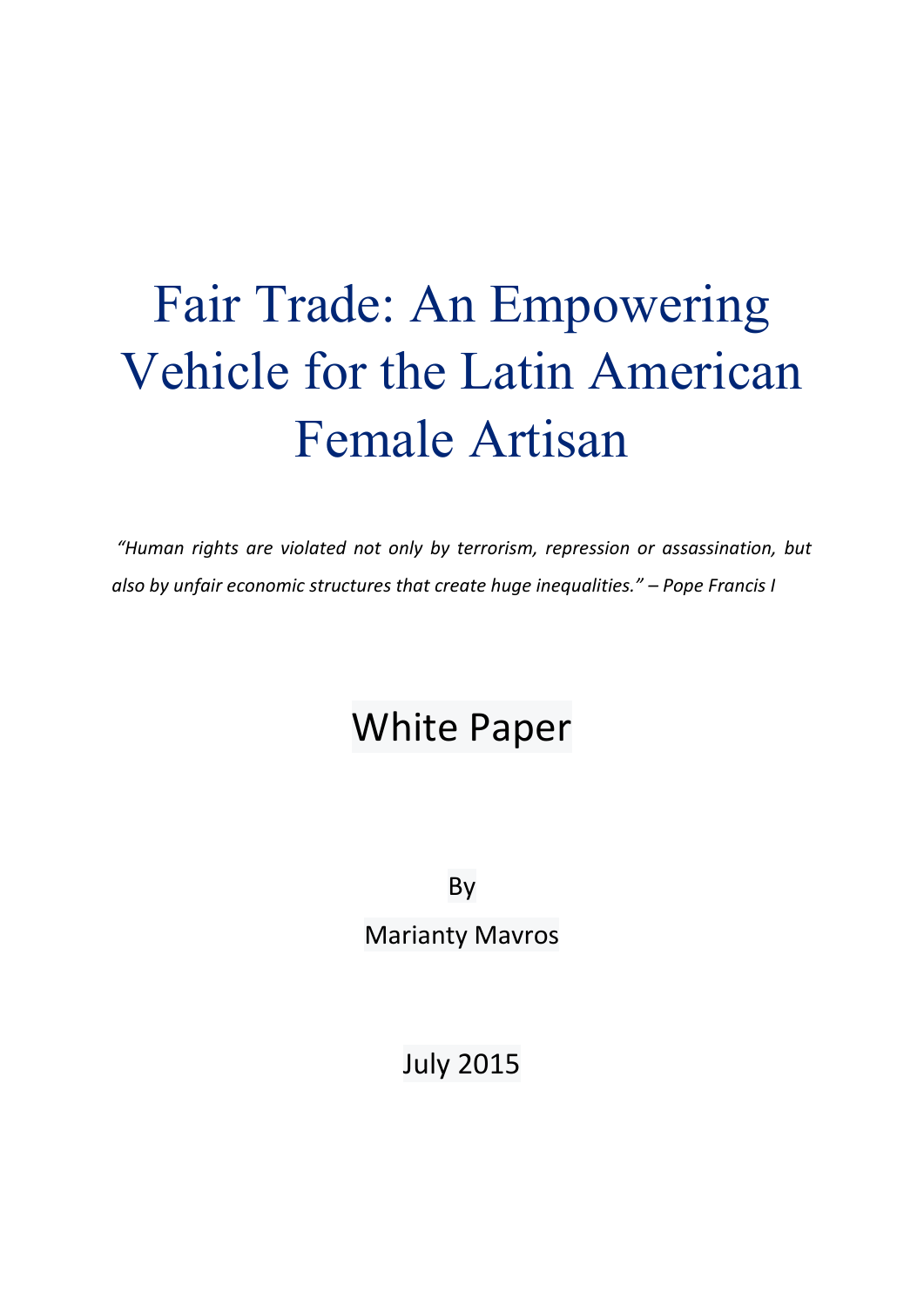#### **Fair Trade: An Empowering Vehicle for the Latin American Female Artisan**

Throughout the twenty first century, the world has seen the market for craft objects grow due to a larger global audience. We have better communication and transportation systems that enable once remote groups of artisans to reach wider local and international markets.

Craft production is a rural industry that is becoming more prominent in various Latin American communities, as artisans integrate the trade of crafts with their subsistence activities (farming, herding, and hunting, among others). The increase in local competition for crafts has driven prices down, making international markets an appealing option (Milgram and Grimes 2000).

Luckily, as the economy becomes more globalised, fair trade emerged as a concept that is enabling artisans to grasp a broader audience, sell more products, and consequently, raise their standards of living.

Fair trade is a relatively new, and important way of doing business as it brings together producers, retailers, and consumers from all around the world in an attempt towards implementing social justice in the economy.

Fair trade is responsible for bridging the artisans' need for income, the retailers' goal for transforming trade, and the consumers' concerns for social responsibility through a more humanized system of exchange (Littrell and Dickson 1999).

Fair trade is also an attempt to reshape relations of power in current markets in favour of those with the smallest share; the movement has also articulated principles that address both market failures affecting marginalised producers' ability to engage in the current market, and develop new terms for international trade that serve producers' economic and developmental interests (Hutchens 2009).

Other goals pertaining to fair trade are long-term buyer-seller relationships to facilitate access to financing for producers, better working conditions, the creation of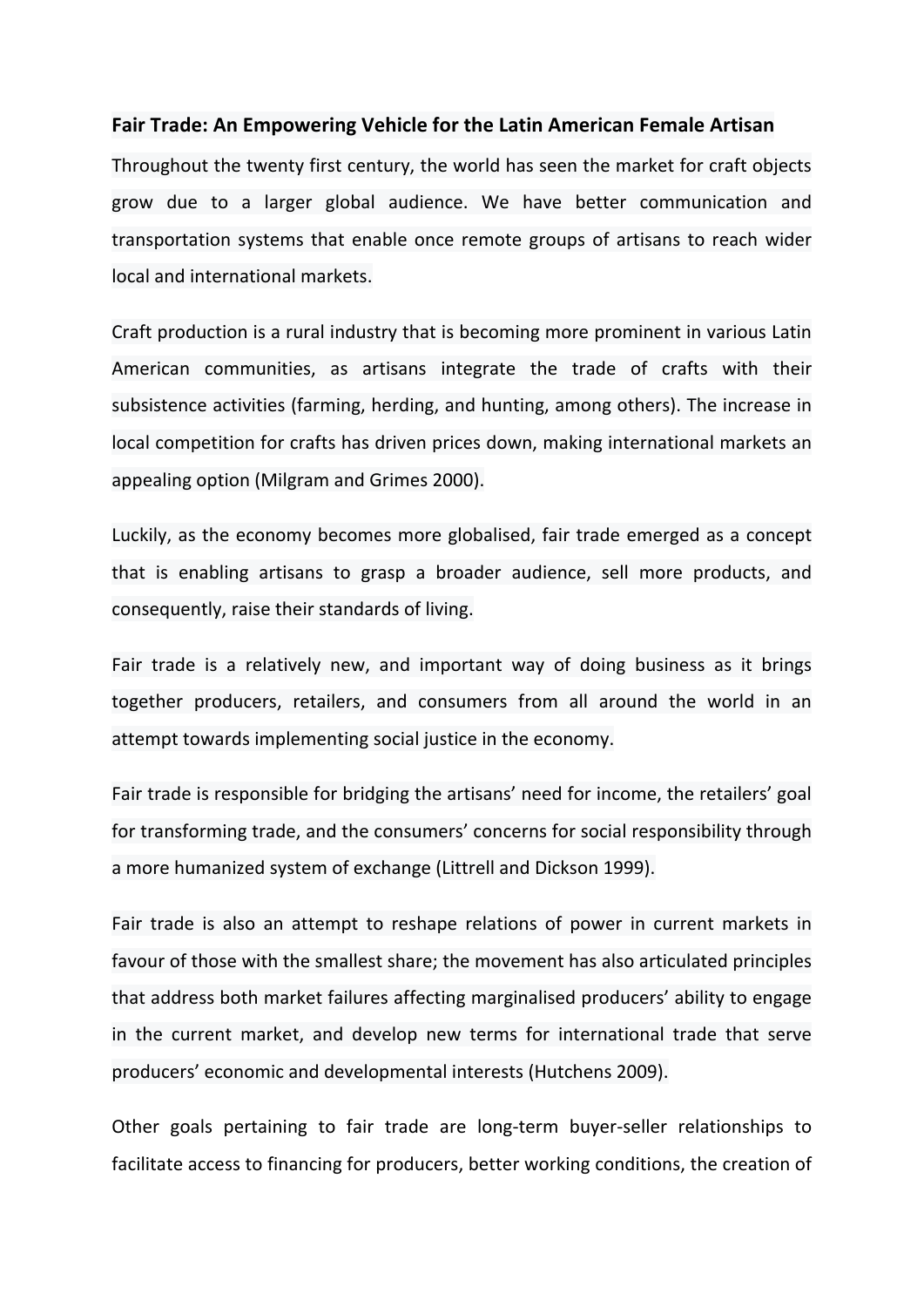effective worker/producer organizations, and an environmentally friendly production process. Additionally, there are often third-party certification processes that regularly check that producers and suppliers adhere to certain requirements to achieve these objectives (Dragusanu, Giovannucci and Nunn 2014).

In the book "Social Responsibility in the Global Market: Fair Trade of Cultural Products," the authors conducted a 6 year study of various organisations engaged in fair trade, and deem it successful, as long as it is implemented with social responsibility. The authors define social responsibility as a practice which "*involves a* system-wide range of practices for conducting business, in which artisans, retailers, and consumers make decisions based on how their actions affect others within the *marketplace system.*" This kind of philosophy is what makes fair trade stand out as a way of doing business with a human face, and in order for this kind of system to be effective every participant needs to be fulfilling a socially responsible roll.

### Social Responsibility: Interpreting Facts on Gender Power Relations in Latin **America**

The 2014 United Nations Development Program's (UNDP) Report on Human Development indicated that most Latin American countries remain in early developmental stages. Even though progress in the region is visible, the majority of the population remains in the lower income brackets, and political corruption, as well as cultural and economic challenges severely diminish the possibilities for people to climb up the social ladder and generate sufficient income to support themselves and their families.

It is also no secret that Latin America functions under a male-dominated culture, evidenced by a recent report by UN Women which found many Latin American countries to have higher-than-average domestic violence. UN Women also reported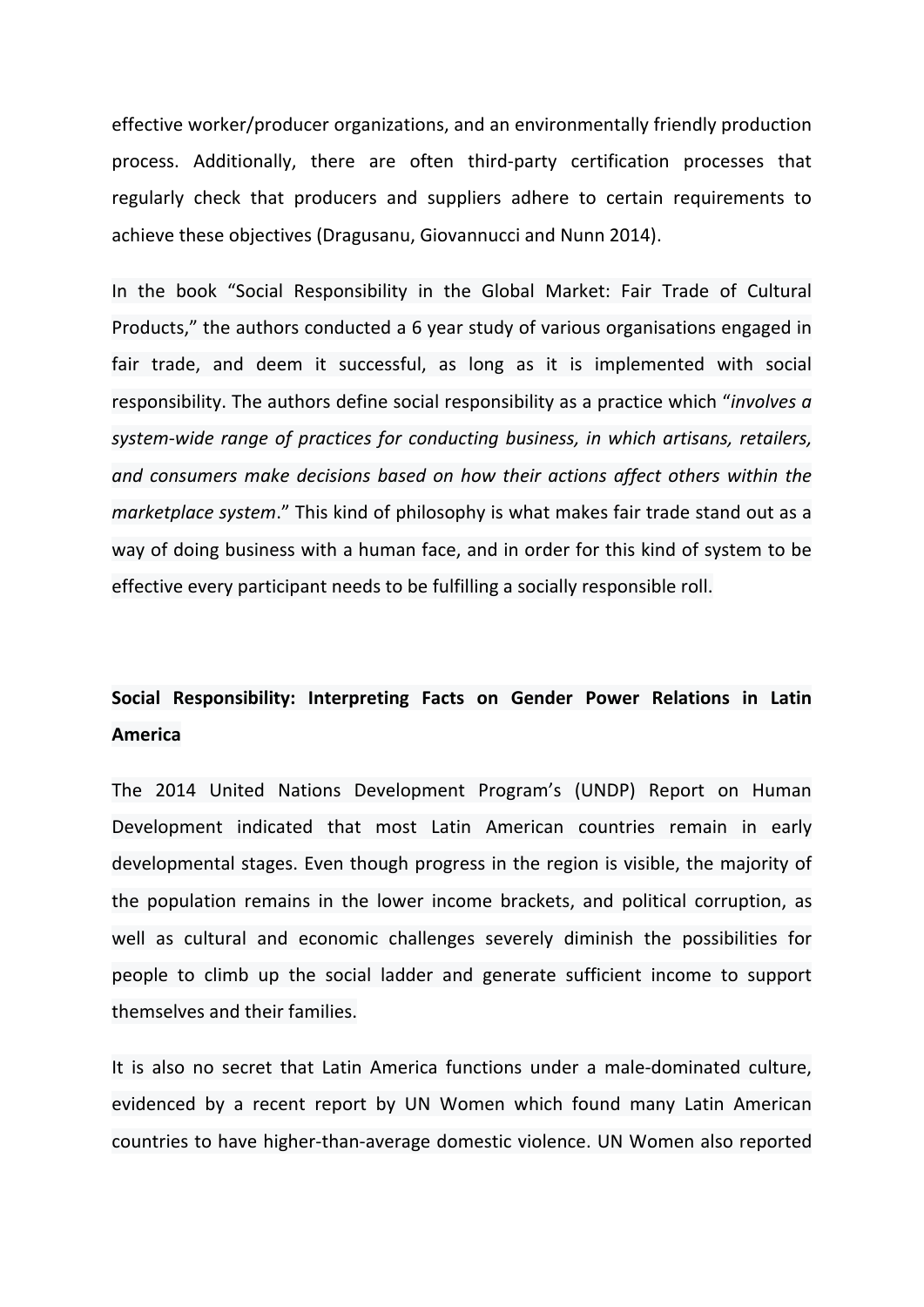that out of the 25 countries in the world with "high" or "very high" UN rankings for femicides, more than half are in The Americas.

his is not the only way in which women are affected by a culture of machismo, a different study carried out by the World Bank in 2012, gathered data which indicated that, in disadvantaged segments in Latin America, girls' enrolment in primary and secondary school remains below that of boys. For example, in Guatemala the illiteracy rate among indigenous women is 60%.

The same report stated that women frequently work in traditionally "female sectors" with lower earnings, and that in the agricultural sector they often harvest smaller crops of lower value products that those harvested by men (Muñoz Boudet 2011).

A combination of low income, low employment opportunities, and gender inequality, leaves many women in the region with few opportunities to support themselves, and makes them vulnerable to enduring abuse in their households and in the workplace. When attempting to alleviate the gender inequality in Latin America, there is a clear need for women's empowerment and independence in a culture that privileges men.

Scholars struggle with providing a definition of development that encompasses all aspects beneficial to a society, the uniqueness of each country and the disparities found among social classes are evidence that development is not exclusive to economic growth.

Factors like gender equality, life quality, access to basic resources, and wealth distribution are all relevant to the development of a country. Therefore, one of the main vehicles for development is providing women with opportunities to become independent from men, to have a disposable income and use their purchasing power to engage in their current economy and be able to provide for themselves and their families.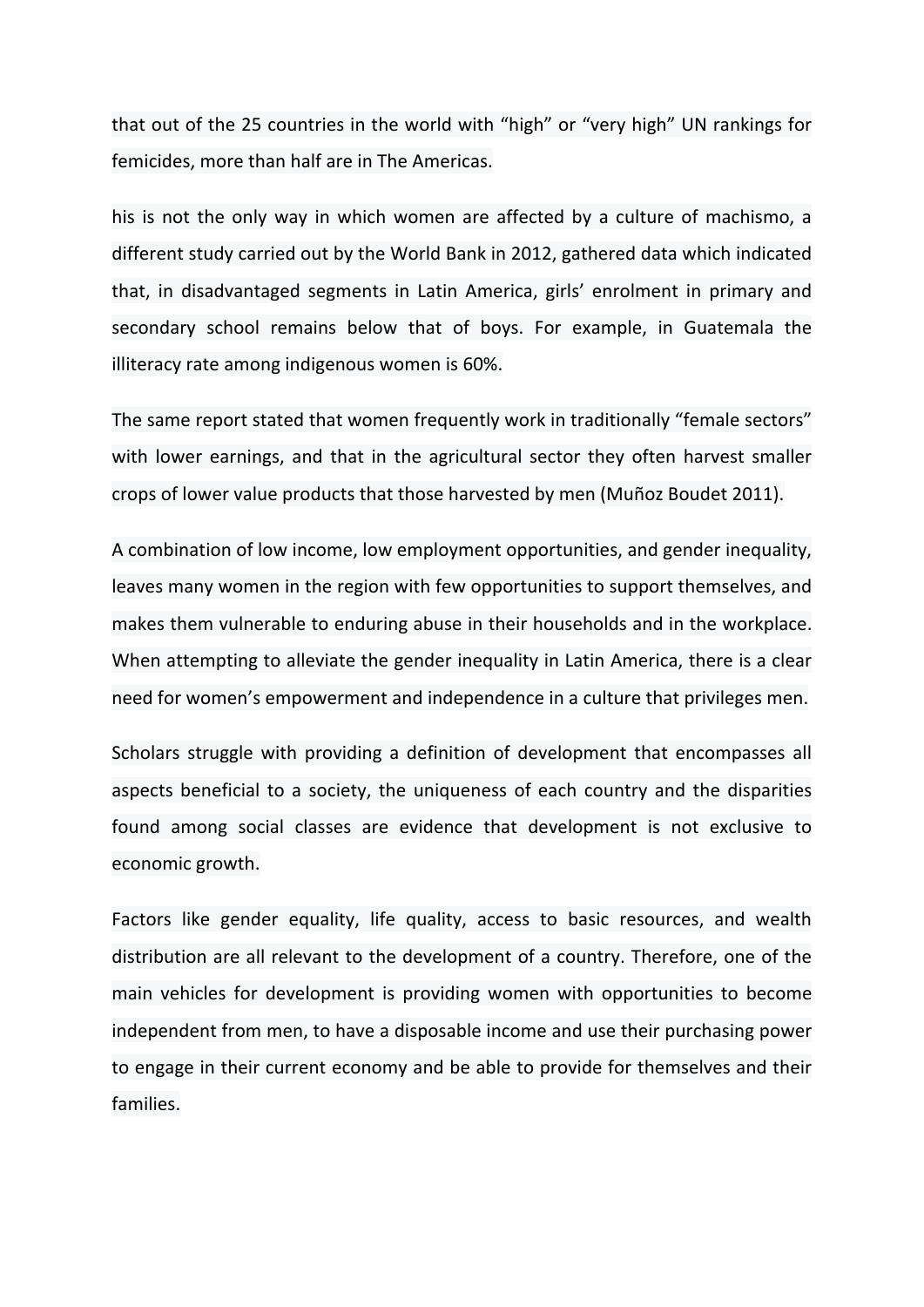It is important to note that not all female artisans are victims of abuse or illiterate, but in a climate that is prone to the abuse and disadvantage of women, it is imperative that there are ways in which they can find opportunities to raise their standards of living.

#### **Beyond Coffee and Diamonds: Fair Trade for the Latin American Female Artisan**

Whereas many of us are familiar with the concept of fair trade raw materials, i.e. fair trade gold, diamonds, produce, grains and many other goods coming from all corners of the world, there is a small and powerful market rising in which artisans in Latin American countries are making use of raw materials in order to create decorative goods and jewellery.

The crafting techniques used by these women are deeply embedded in their native traditions; they use production techniques that combine weaving, designing, sculpting, and even recycling to make jewellery and other decorative items. These goods have captivated the interest of international buyers, and the many women behind their production are now responsible for creating a steady supply to satisfy the foreign demand. At the same time, these women's lives are changing as they find themselves able to provide for themselves and their families and to attempt to rebalance gender relations.

A good example is the case of women in La Chamba, Colombia. La Chamba is a village in the Magdalena River Valley of south central Colombia with 2,000 inhabitants whose ancestry is deeply linked to the indigenous people that inhabited the region before the Spanish conquest. These women have a tradition of pottery, which they see as a characteristic of humanity, culture, and civilization, and it serves as supplementary income due to the fluctuating wages of men in their agricultural jobs.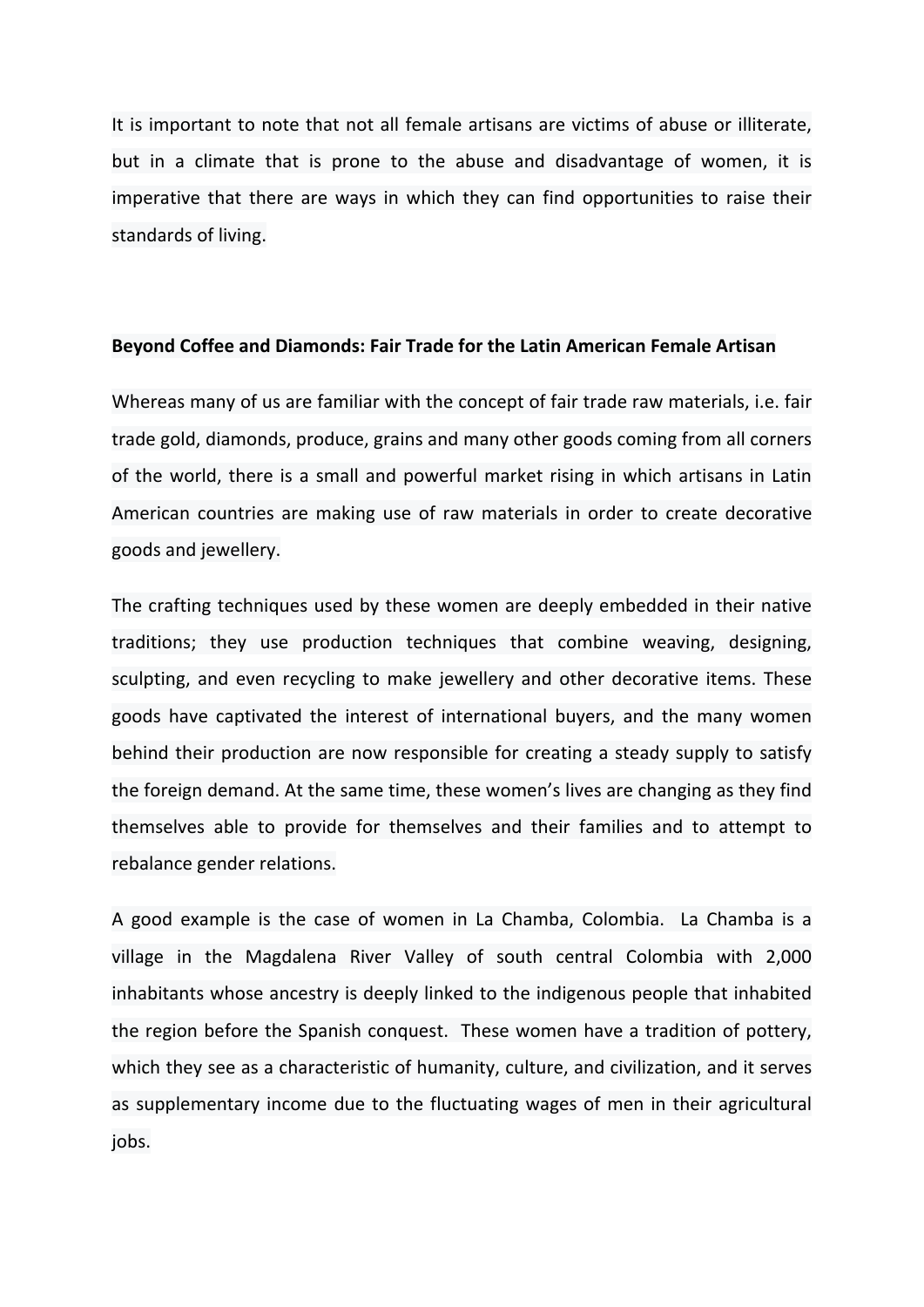Pottery is a skill they meticulously pass on to their children, with special attention to their daughters. It is common for women in this region to live in matrilocal settlements, sharing food, clothes, child-rearing, and ceramics tasks. The joint production and sell of pottery products forms a matrilocal extended family that functions as a support network of social security that makes these women less dependent on men than is the case for the average Colombian family. However, one of the main complaints voiced by these women was that their pottery work was seen as a hobby and attributed low value in the local market (Bartra 2003).

Today, a quick internet search for La Chamba pottery will turn multiple results from fair trade organizations supporting these women's art and attributing it a fair value for the materials used and work invested. In this case, fair trade has boosted the sales of the already existing network of female artisans support in La Chamba, while granting them higher revenue and greater financial independence.

Furthermore, there are now many local entrepreneurs seeking to enable female artisans in their countries gain a share of the international markets by exporting their products and joining the online market arena. Such is the case of Mixy Fandino, a Colombian entrepreneur who started an online business venture that aims to distribute Colombian handmade jewellery to customers in the United Kingdom. Mixy Fandino is quickly growing into its own brand, and it now helps many female artisans generate an income through a system of fair trade.

Mixy Fandino's website does a great job at not just marketing the products, but of also showing the consumer the materials, processes, and the real faces of the artisans. Many of the female artisans involved in this project come from backgrounds with limited access to resources, and the fact that they are part of a system of fair trade enables them to get a fair price for their work and to gain independence in an environment that often does not favour their gender, as the data below will show.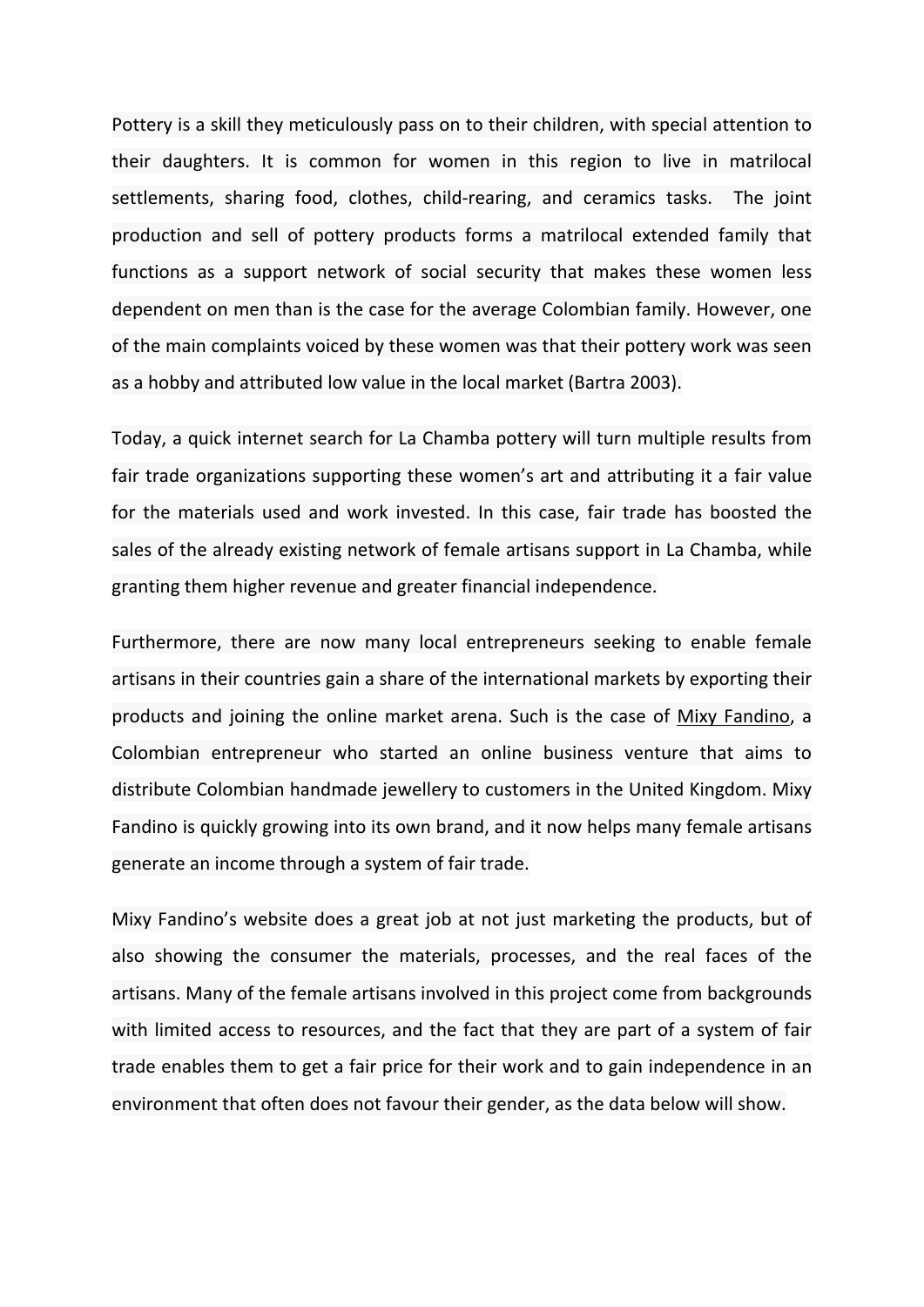#### **Reducing Vulnerabilities and Seeking Social Responsibility**

The introduction of fair trade has given female artisans in Latin America an opportunity to rise in a new market niche, and it requires the withholding of quality guidelines in which every party involved takes into account certain rules to protect themselves and each other.

For the artisans, it is important that the manufacturing of their products is made in a way that is not damaging to the environment, that workplaces are safe, that cultural traditions are preserved, and that their products continuously evolve to adapt to a changing international demand.

Retailers are responsible for marketing and distributing fair trade products at a reasonable price, and in the current climate of the advertising industry, they face the challenge of educating consumers on why choosing fair trade is in line with social justice and fostering development in the artisans' communities. The consumer is responsible for understanding what their money is supporting, and even to ensure that the fair trade label on their product carries the complete ideology of social justice in the marketplace.

Finally, third-party organisations that certify fair trade products need to be strict with their guidelines to ensure that the market and the lives of these artisans are, in fact, being transformed for the better.

Fair trade has already proven to be a successful vehicle of empowerment, especially among communities of women in developing countries who have formed fair trade cooperatives to help each other.

The case in La Chamba is one of many examples in which women have been economically empowered through fair trade. Another prime case is found in one of the "Unidas para Vivir Mejor" (UPAVIM, United to Live Better) settlements, which was born in Guatemala in the 1980s, in the midst of a civil war, with the intent to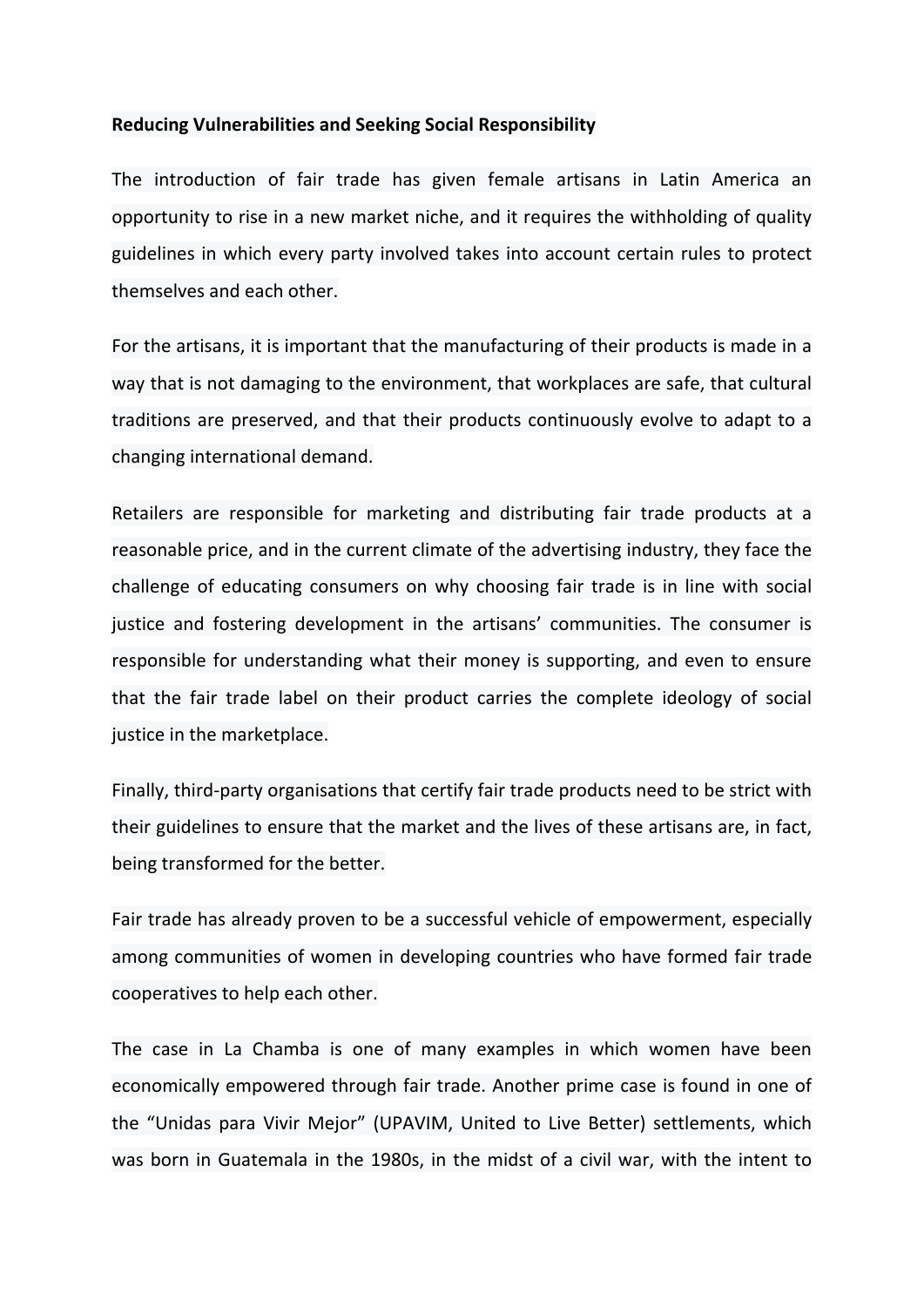generate income for desperately poor women. In less than 10 years, the women created a development project that is able to cater not only to the needs of its 60 members and their families, but also to those of the entire community. The expansion of UPAVIM is mainly due to the success of the production of crafts for export through fair trade.

However, the effects have spilled over to other substantial areas of development: these women are now capable of making a significant contribution to their households, and are growing in awareness of the ideology of machismo and how it affects their entire lives, while also struggling to transform gender relations within their families (Milgram and Grimes 2000).

#### **A Fair Trade for Empowerment and Development**

The largest challenge that fair trade artisans and retailers face is educating the public of the importance of rebalancing power structures in the global economy. The consumer is acquiring a product in exchange for money, but what is given is far beyond the scope of what money can buy. We have already visited how having access to financial resources provides female artisans in Latin America an opportunity to stand on their own, and to contribute to their families and communities.

Fair trade serves as an alternative job prospect for people who do not have access to other means of acquiring skills, fair trade is also a response to the corporative abuse of "cheap labour" in developing nations, which resulted in child labour and the creation of sweat shops with unsafe conditions for workers as well as exploitative wages. 

It is hence imperative to think of the long term effects of this exchange as providing business opportunities to the small-scale artisan, empowering women economically,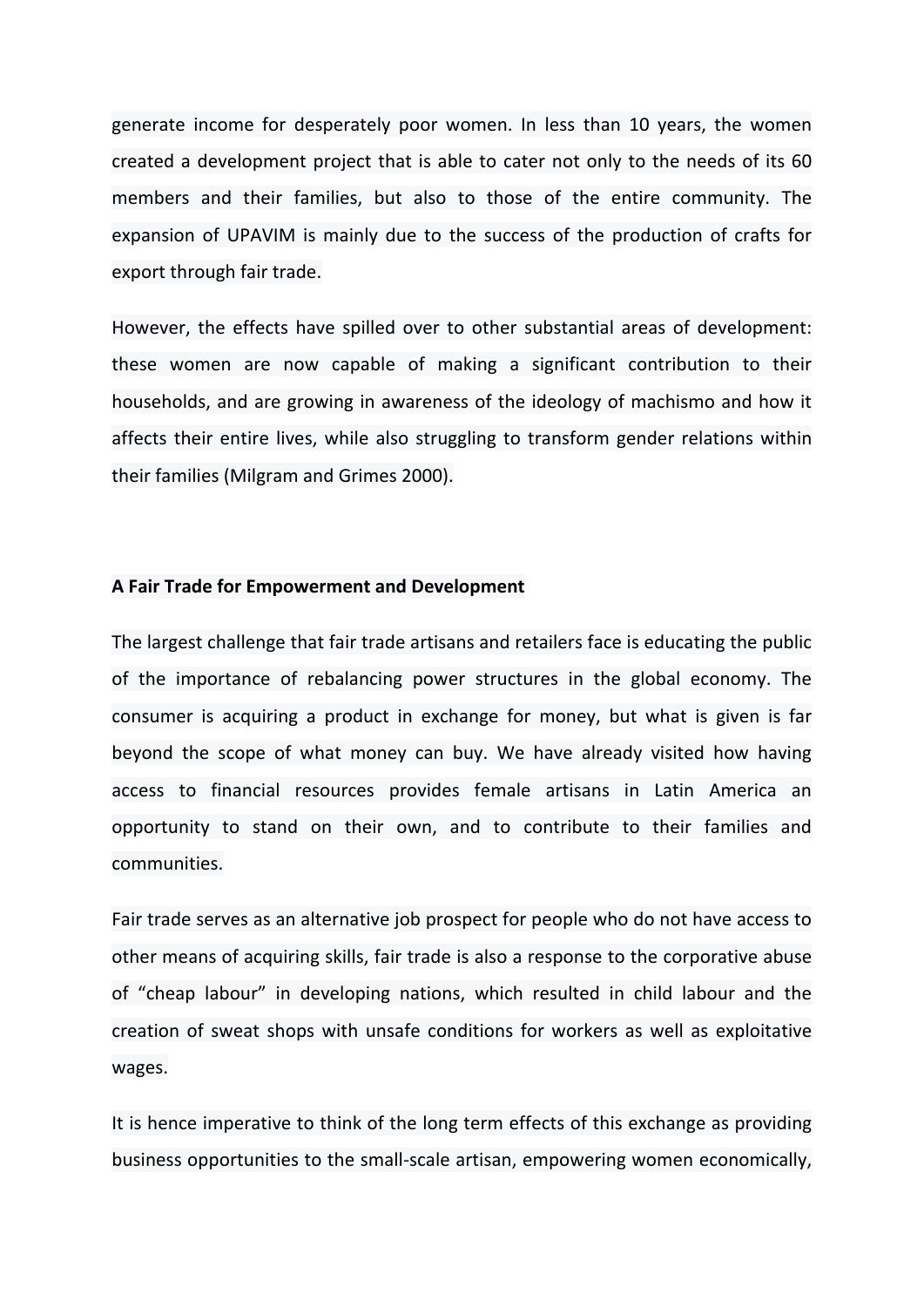and stimulating developing economies are contemporary tools with amazing potential to create so much more in the future.

Considering the lack of infrastructure and resources that are often readily available in developed nations (i.e. education, healthcare, roads, transportation, and drinkable water), the families and communities in rural areas of developing countries that acquire more resources are able to provide better opportunities for future generations. A family that can afford to travel to another part of the country on a regular basis may now be able to find a school their children can attend there, they can find a hospital for their sick relatives, and improve their living conditions overall.

If followed strictly, fair trade is not just a system of global exchange, it is not just means to generate money, it becomes a tool of power for those with scarce opportunities, and a tool for the betterment of an economic system that has long been polluted by the notion that money supersedes human value.